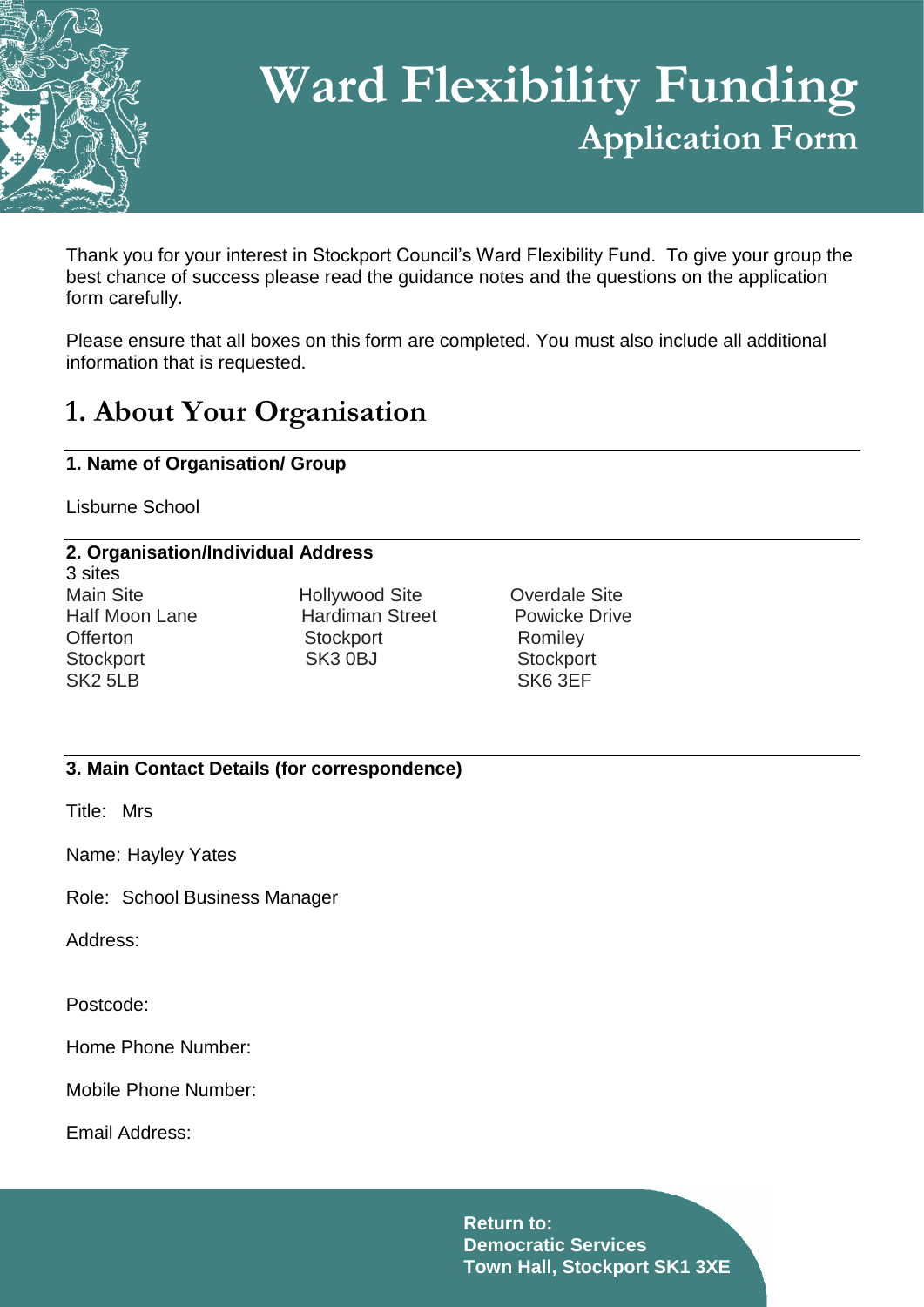#### **4. Please provide your bank account details**

Account Name:

Account Number:

Sort Code:

#### **5. What is the status of your Organisation/ Group?**  *Please Tick*

| A New Group                           | <b>Voluntary Organisation</b>              |  |
|---------------------------------------|--------------------------------------------|--|
| A Registered Charity<br>No.           | <b>Company Limited by Guarantee</b><br>No. |  |
| <b>Applying for Charitable Status</b> | <b>Unregistered Association</b>            |  |
| <b>Friendly Society</b>               | Other (Please specify)                     |  |
| <b>Housing Association</b>            | <b>Special School</b>                      |  |

#### **6. Please describe the main activities of your Organisation/ Group**

We are a primary school of 170 pupils with a range of complex learning needs. Our aim is to provide quality inclusive education for all pupils and access to the full range of National Curriculum subjects in a safe, caring environment where all achievement is valued and celebrated. Individual differences are acknowledged and pupils have access to stimulating, challenging and varied experiences, which promote communication, selfesteem, responsibility and independence.

We have a caring team of staff who are highly trained and experienced in dealing with a wide range of learning difficulties. We offer our children small class sizes, high levels of adult support and an environment where trained staff can offer a range of appropriate strategies and interventions to meet the complex needs of the pupils

#### **7. When was your Organisation/Group established?**

**1987**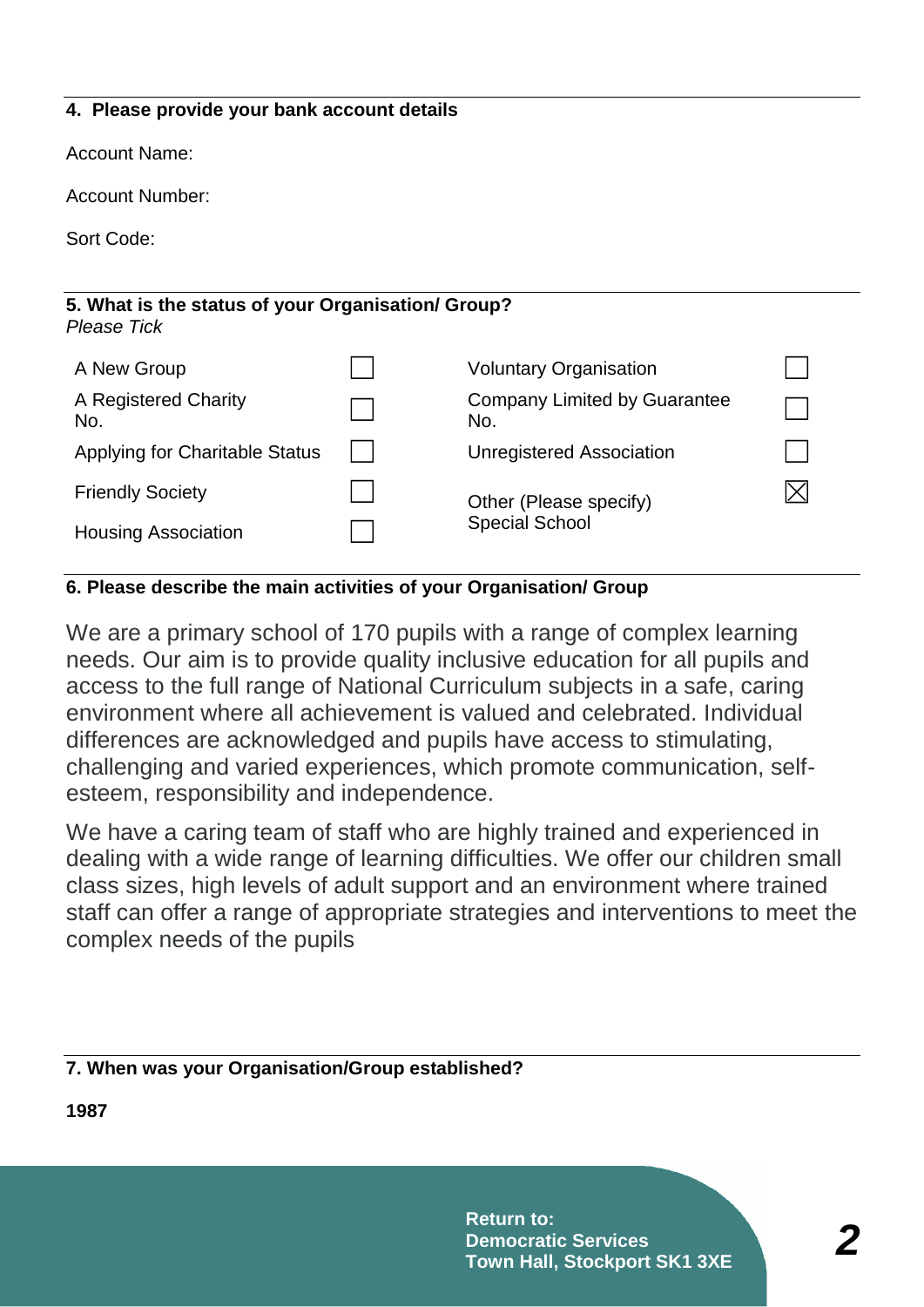#### **8. Does your organisation have the following policies and procedures in place?**

*If you are awarded a grant you will be required to send copies of all relevant documents as part of the grant agreement.*

| A governance/management committee              |  |
|------------------------------------------------|--|
| A Constitution/governing document/set of rules |  |
| An Equal Opportunities Policy                  |  |
| A Child Protection Policy (where necessary)    |  |
| A Health and Safety Public liability           |  |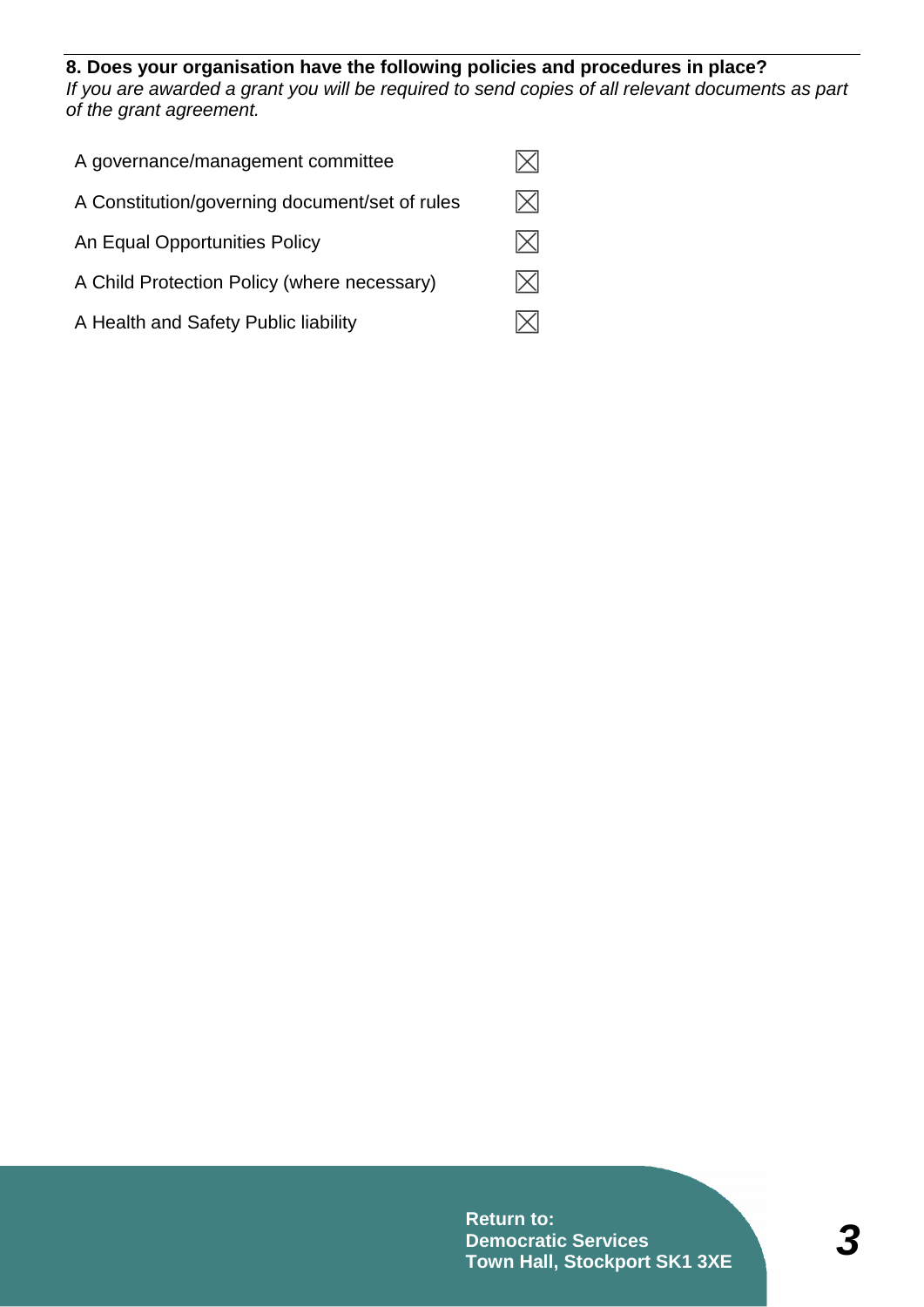### **2. About Your Application**

#### **9. Please give us a brief description of your proposed/planned project or activity**

*You may wish to include details of what activities will take place, where will it happen, how often and who will take part. If you are applying for equipment you can tell us what will it be used for and why is it needed.*

We are looking to purchase 2 x defibrillators for our Lisburne school sites. We have one at the main site, however we do not have one at our Overdale or Hollywood sites. All of the 170 children who attend Lisburne, have Special Educational Needs and many have serious medical conditions.

If a child/adult were to take ill and need assistance, this would be stressful for any person, however for our children this would be extremely distressing and we would hope to deal with any situation that requires medical intervention to be efficient and timely.

The fund would assist us to gain the equipment, and also the much needed training and maintenance of the defibrillators.

#### **10. Who will benefit from this grant?**

*e.g. local residents, young people, older people and how?*

To support the children, we have a larger number of staff in comparison to mainstream primary schools; at this current time, the number is 138. We also have staff who themselves have medical conditions, and it is crucial we have the correct lifesaving equipment to enable them to make a speedy recovery, should the situation arise. Parents/Carers of the children now that COVID restrictions have lessened are now coming into the school sites, and meeting such as Governor meeting are now taking place on school grounds. We hold clubs within the holidays to offer respite for parents, siblings play schemes, and we are planning a Child and Dads camping trip on the school grounds, therefore the equipment would also be available to all stakeholders of the school.

#### **10(a) How Many Stockport residents will benefit?**

Approx 400 – 170 children, 130 staff members, other stake holders who will use the equipment if necessary

#### **10(b) Are there any restrictions on who will benefit from the funding?**

No

#### **11. Your Project's Budget**

*Please provide a breakdown of cost for your project including VAT where applicable and submit any estimates for the purchase of equipment or work to be done.*

The project will cost much more than the £1000 limit; in total it will be around £2500 for everything we would like to have across the 3 sites.

#### **11(a) How much will the project/activity cost in total?**

£800 for each defibrillator and then the maintenance cost of £100 per machine for the pads/battery. Training we are hoping to receive at a reduced cost for the school

> **Return to: Democratic Services Town Hall, Stockport SK1 3XE**

*4*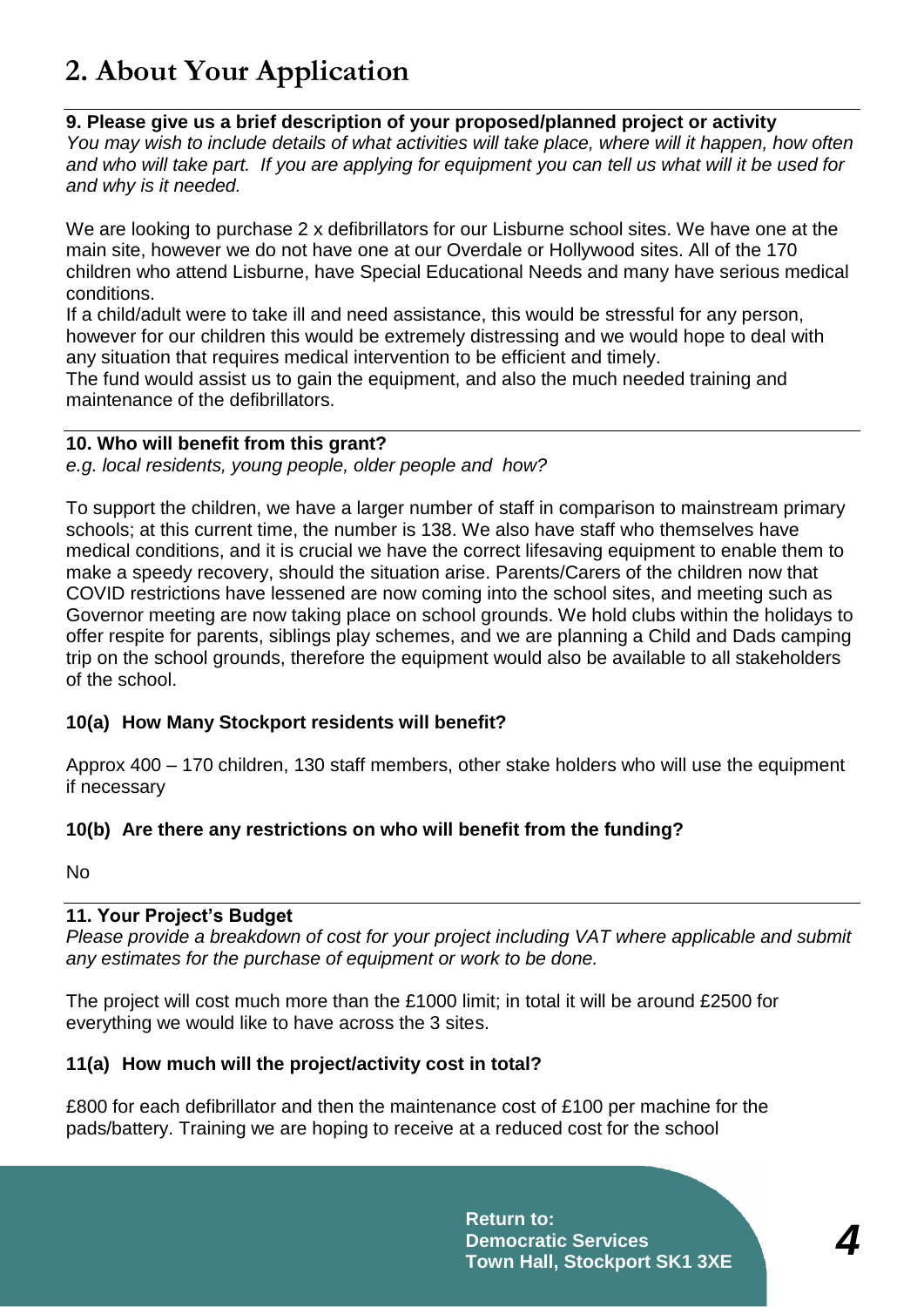#### **11(b) Tell us about other any other sources of income you have already applied for or raised so far in relation to this project**

We raise money through our Friends of Lisburne charity – the monies that we raise is used for much needed equipment and resources for the ever-changing needs of our children

### **12. How much are you applying for from the Ward Flexibility Budget?**

£1000

#### **12(a) If the amount you are applying for covers only part of the project/activity, then please tell us how do you intend to fund any shortfall?**

We will do some further fundraising through Friends of Lisburne charity to put towards the costs

#### **13. What is the planned timescale for spending this grant?**

Start ASAP Finish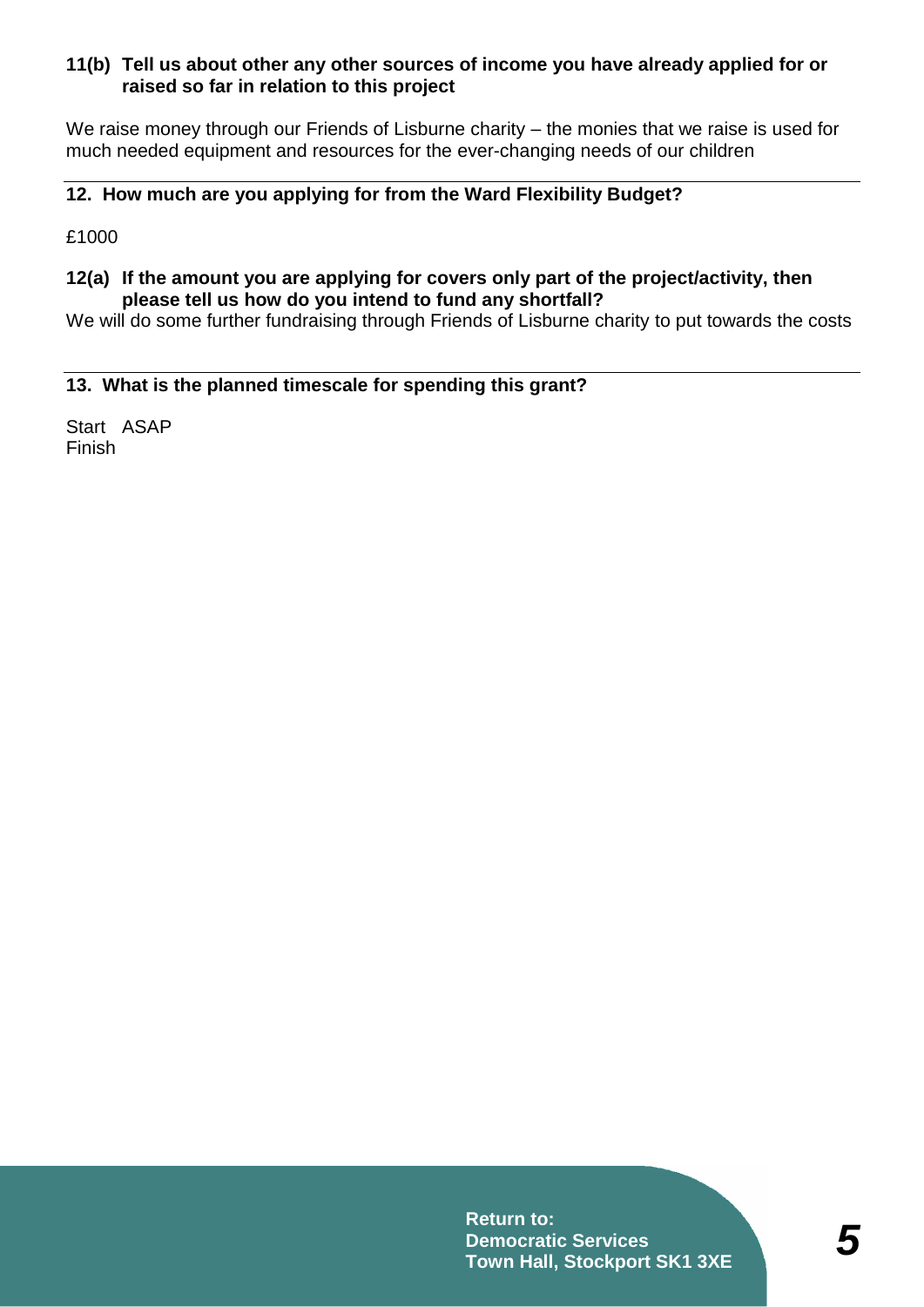### **3. Which Wards are you Applying to?**

*You may tick more than one box. Please note that no grant of more than £1,000 in totality will ordinarily be made.*

Please tell us for each ward you wish to make an application to:-

- **(a) how many people will benefit in that ward; and**
- **(b) what proportion of funding from your overall application you are seeking from each ward.**

| <b>Number of</b><br>beneficiaries                                               | How much<br>funding you<br>are seeking     |  |
|---------------------------------------------------------------------------------|--------------------------------------------|--|
| <b>Bramhall &amp; Cheadle Hulme South Area Committee</b>                        |                                            |  |
|                                                                                 | £                                          |  |
|                                                                                 | £                                          |  |
|                                                                                 | £                                          |  |
|                                                                                 |                                            |  |
|                                                                                 | £                                          |  |
|                                                                                 | £                                          |  |
|                                                                                 | £                                          |  |
|                                                                                 | £                                          |  |
|                                                                                 |                                            |  |
|                                                                                 | £                                          |  |
|                                                                                 | £                                          |  |
|                                                                                 | £                                          |  |
|                                                                                 |                                            |  |
|                                                                                 | £                                          |  |
|                                                                                 | £                                          |  |
|                                                                                 | £                                          |  |
|                                                                                 | £                                          |  |
|                                                                                 |                                            |  |
|                                                                                 | £                                          |  |
|                                                                                 | £                                          |  |
|                                                                                 |                                            |  |
|                                                                                 | £                                          |  |
| $\boxtimes$                                                                     | £1000 total                                |  |
| $\boxtimes$                                                                     | £                                          |  |
|                                                                                 |                                            |  |
|                                                                                 | £                                          |  |
|                                                                                 | £                                          |  |
|                                                                                 | £1000 total                                |  |
| This total should add up to<br>the figure you provided in<br><b>Question 12</b> |                                            |  |
| <b>Return to:</b><br><b>Democratic Services</b><br>Town Hall, Stockport SK1 3XE |                                            |  |
|                                                                                 | $\boxtimes$<br>400 approx<br><b>Totals</b> |  |